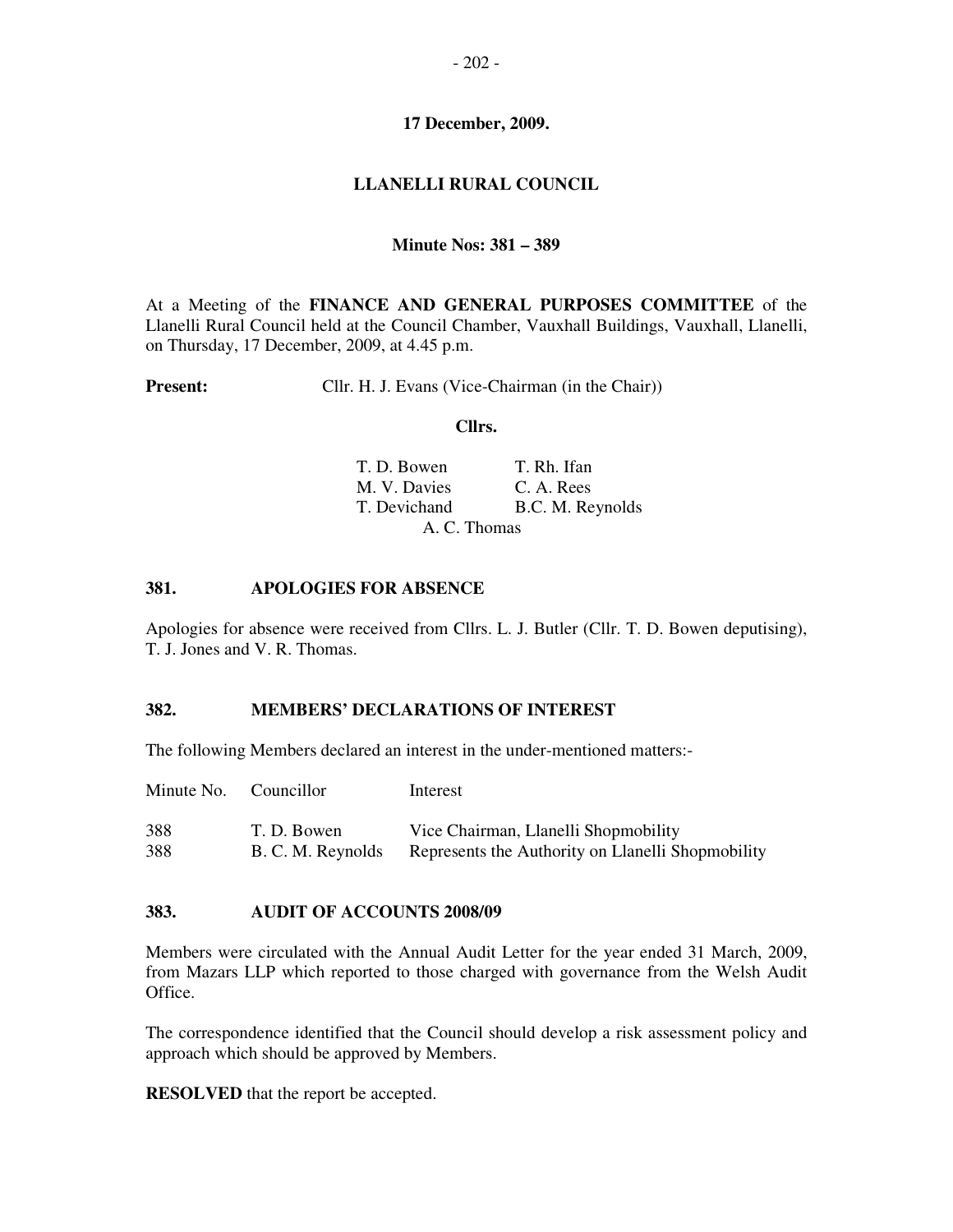### **17 December, 2009.**

### **384. FINANCIAL REPORTS**

**RESOLVED** that the Committee Reports for the Administration and Training Departments for November 2009, be noted.

#### **385. SCHEDULES OF PAYMENTS**

Consideration was given to the Schedules of Payments for the Administration Department and the Training Department for November 2009, (copies of which had been previously circulated to Members) which revealed that the expenditure amounted to £79,320.93 and £71,815.63 respectively.

**RESOLVED** that the reports be noted.

### **386. FINANCIAL ASSISTANCE**

Members considered a letter received from the Chairman, Llanelli Choral Society, requesting financial assistance.

**RESOLVED** that a contribution of £100 be made.

### **387. VAUXHALL BUILDINGS - ROOMS 12 – 15**

Members were circulated with the report of the Deputy Clerk (Administration) informing of the surrender of tenancy of the licence for rooms  $12 - 15$  at Vauxhall Buildings by Antur Teifi as of 31 December, 2009.

# **RESOLVED** that

- (1) the letter of surrender be noted; and that
- (2) the accommodation be made available to the Training Department at the same rental cost as charged to Antur Teifi.

# **388. LLANELLI SHOPMOBILITY**

Cllr. T. D. Bowen declared a personal and prejudicial interest in the following matter as he was the Vice Chairman of the Llanelli Shopmobility Committee and withdrew from the meeting before discussion commenced.

Cllr. B. C. M. Reynolds declared a person interest in the following matter as he represented this Authority on the Llanelli Shopmobility Committee.

Members considered emailed correspondence from the Head of Corporate Property, Carmarthenshire County Council. The writer enquired whether this Authority would contribute towards the property rental cost for the Llanelli Shopmobility project at the former Darlows estate office.